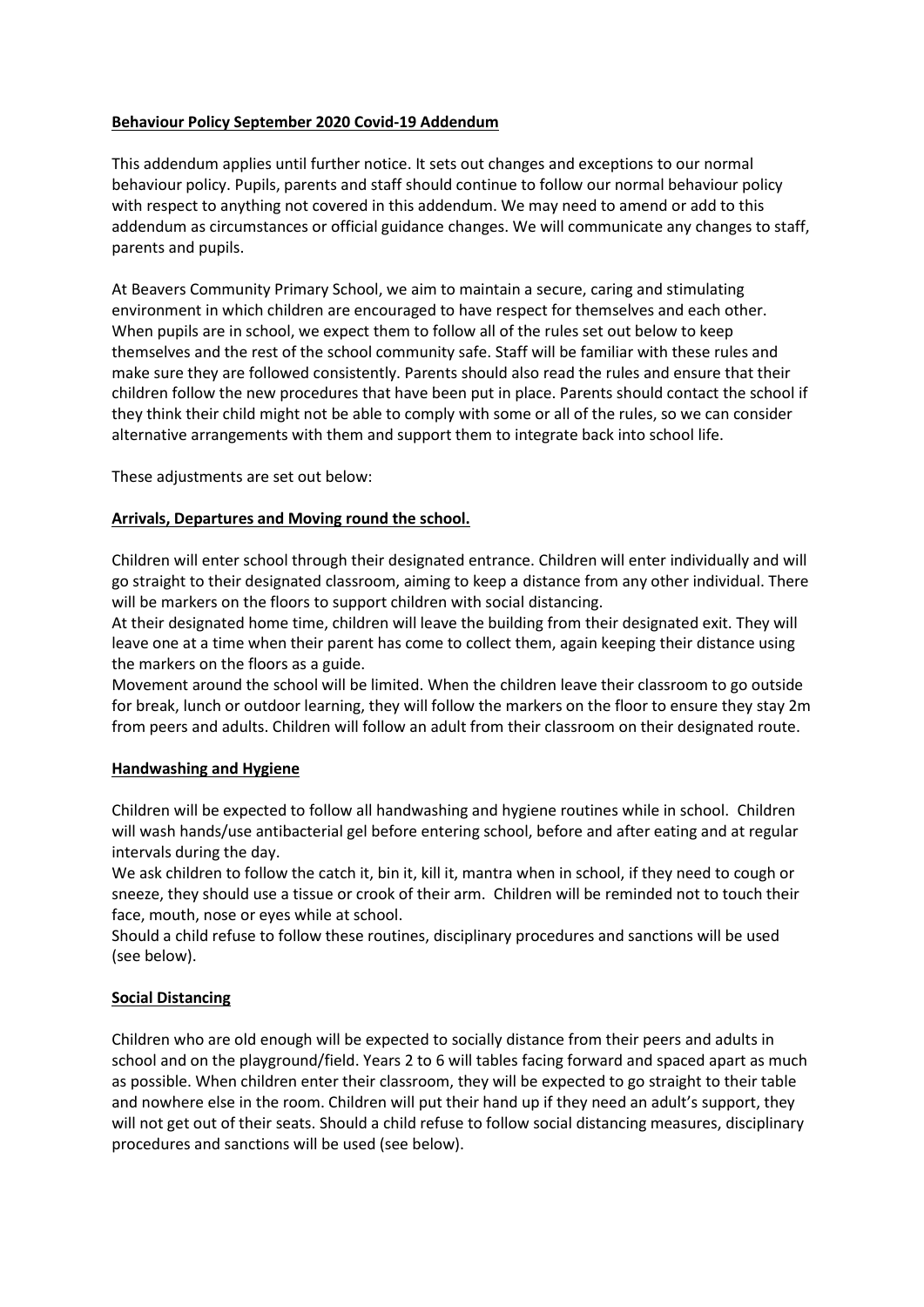We understand socially distancing may be more difficult for younger children. They will be encouraged wherever possible to keep a distance from peers and adults, however, we understand this may not always be possible.

## **Toilets**

Each year group will have their own toilets to use during lesson time. These will be sign posted. Children will be encouraged to use the toilets one at a time (this may not always be possible with nursery and reception children). When a child has finished in the toilet they must wash their hands.

# **Break and Lunch times**

Children will have a designated place to play during break and lunch times. They will have their own equipment that will be cleaned after use.

Children will be expected to remain socially distant from both peers and adults during play and break times. Children must stay in their designated area at all times. Children in Reception, KS1 and KS2 will eat lunch at different times in the hall.

## **Rewards**

Children will be motivated to follow new procedures and rules in place by continuing to use a high level of positive praise. A suitable series of rewards, in line with Project Achieve, values and UNICEF rights respecting school agenda:

- Verbal praise
- Recognising achievements through certificates
- Marbles in the jar

Teachers and Teaching Assistants welcome opportunities to praise individuals for good work, attitude or good behaviour, and show recognition, if these are brought to their attention. Above all praise and encouragement should be used as much as possible. Walking through school to show their work to the Head Teacher or other adult for acknowledgement and praise during this time will not be permitted.

## **Sanctions**

Sometimes children are badly behaved. Children need to discover where the bounds of acceptable behaviour lie, as this is a part of growing up. We will continue to follow the school behaviour policy and will adjust any sanctions appropriately in line with school risk assessment.

Minor breaches of discipline are generally dealt with by the class teacher in a supportive and fair manner, with some flexibility regarding age of the child, as far as sanctions are concerned. Each case is treated individually. Children are made aware that they are responsible for their own behaviour and that breaking rules will lead to consequences. Minor incidents of poor behaviour do not need to be recorded in the class behaviour log.

- Verbal reprimand
- Talk to the child discuss what has happened
- A phone call with parents, and either a warning given about the next stage unless there is an improvement in the child's behaviour
- Letters of apology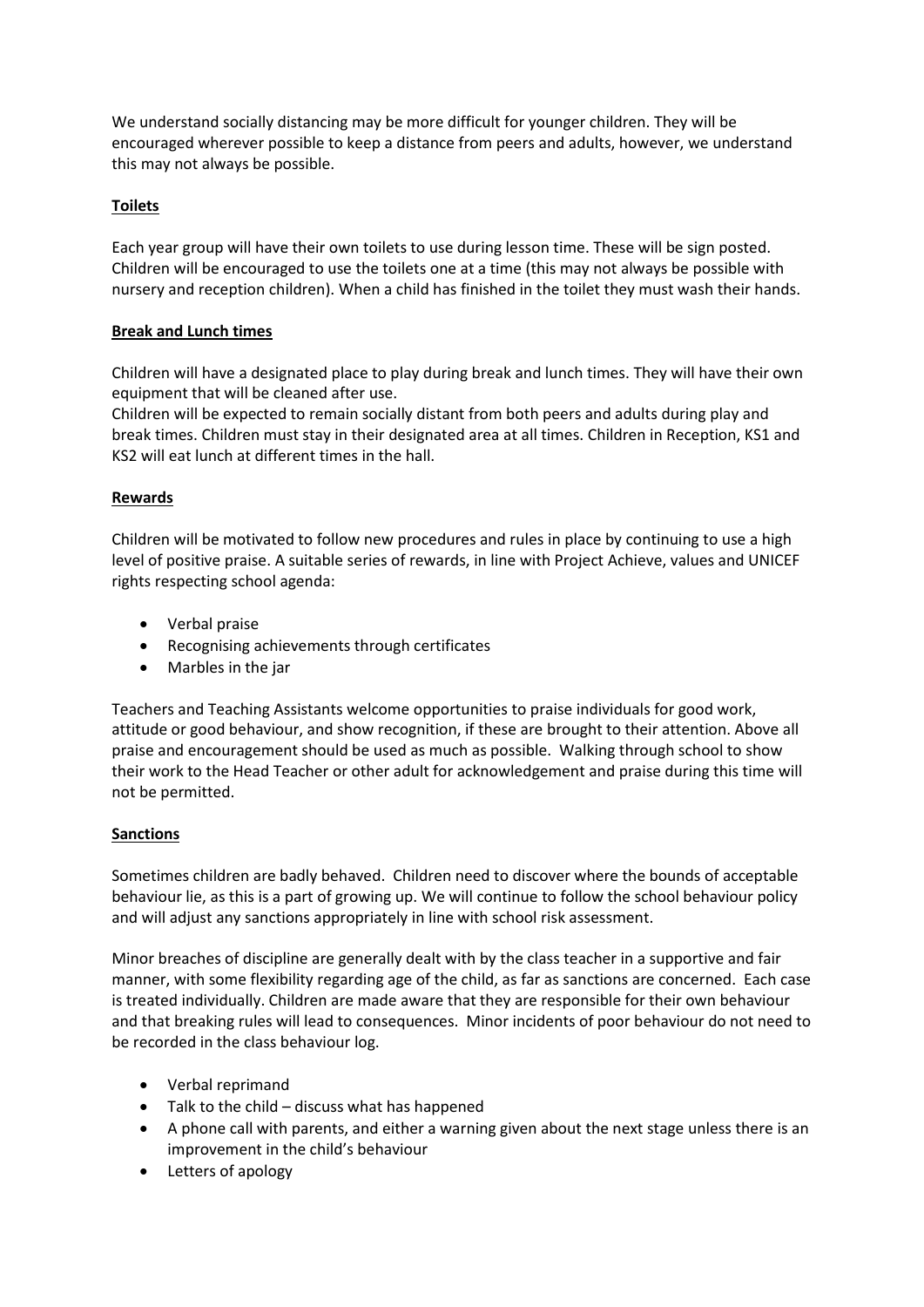Loss of responsibility/privileges e.g. monitor jobs

The 6-point plan that all teachers follow within school, has been amended. Time out is no longer an option due to staff capacity and safety measures in place for Covid-19. The 4-point plan is shown below:

#### **High risk behaviour**

If a child's behaviour is deemed high risk, for example, refusing to adhere to safety measures, such as, hand washing, social distancing, remaining in their classrooms or deliberate behaviours that put themselves or others at risk, such as spitting or deliberately coughing at people. Each classroom will have a "safe space" to be used by pupils not able to regulate their emotions. If pupils continue to display high risk behaviours the following sanctions and disciplinary procedures could be used:

- 1. Referral to Headteacher
- 2. Parents/Carers called to collect child from school immediately
- 3. Immediate swap from onsite education offer to online/virtual education offer
- 4. Fixed term exclusion
- 5. Permanent exclusion

#### **Positive Handling & Restraint**

There can be times when a pupil's behaviour requires staff physical support to ensure the pupils' own safety, the safety of other pupils and staff, or that property is not seriously damaged. This can require the use of physical interventions.

In the case of a child being at risk, putting others at risk or damaging property the child's parents or carers will be called and asked to pick up their child immediately. The situation will then be reviewed by the Headteacher and a decision of whether the onsite education offer will be withdrawn in favour of the online/virtual offer if this is deemed safer for all pupils and staff.

Where a child may need very close contact it is imperative that parents know that the use of PPE where appropriate WILL be used to help avoid cross contamination or any potential virus spread.

#### **Pupil's working from home.**

If pupils are not in school, we expect them to follow all of the rules set out below.

Parents should also read the rules and ensure their children follow them. Parents should contact the school if they think their child might not be able to comply with some or all of the rules, so we can consider alternative arrangements with them and support them with their learning.

- Try to complete work to the deadline set by teachers
- Seek help if they need it, from teachers or teaching assistants
- Alert teachers if they're not able to complete work
- Use proper online conduct, such as using appropriate language in messages

If interacting with other pupils or staff online, students should always be kind and respectful to each other. They should also be respectful to staff at all times. Students should never attempt to contact staff via social media or make comments about staff on social media platforms. Any inappropriate comments to staff online, via email, or any other platform will be taken very seriously and could